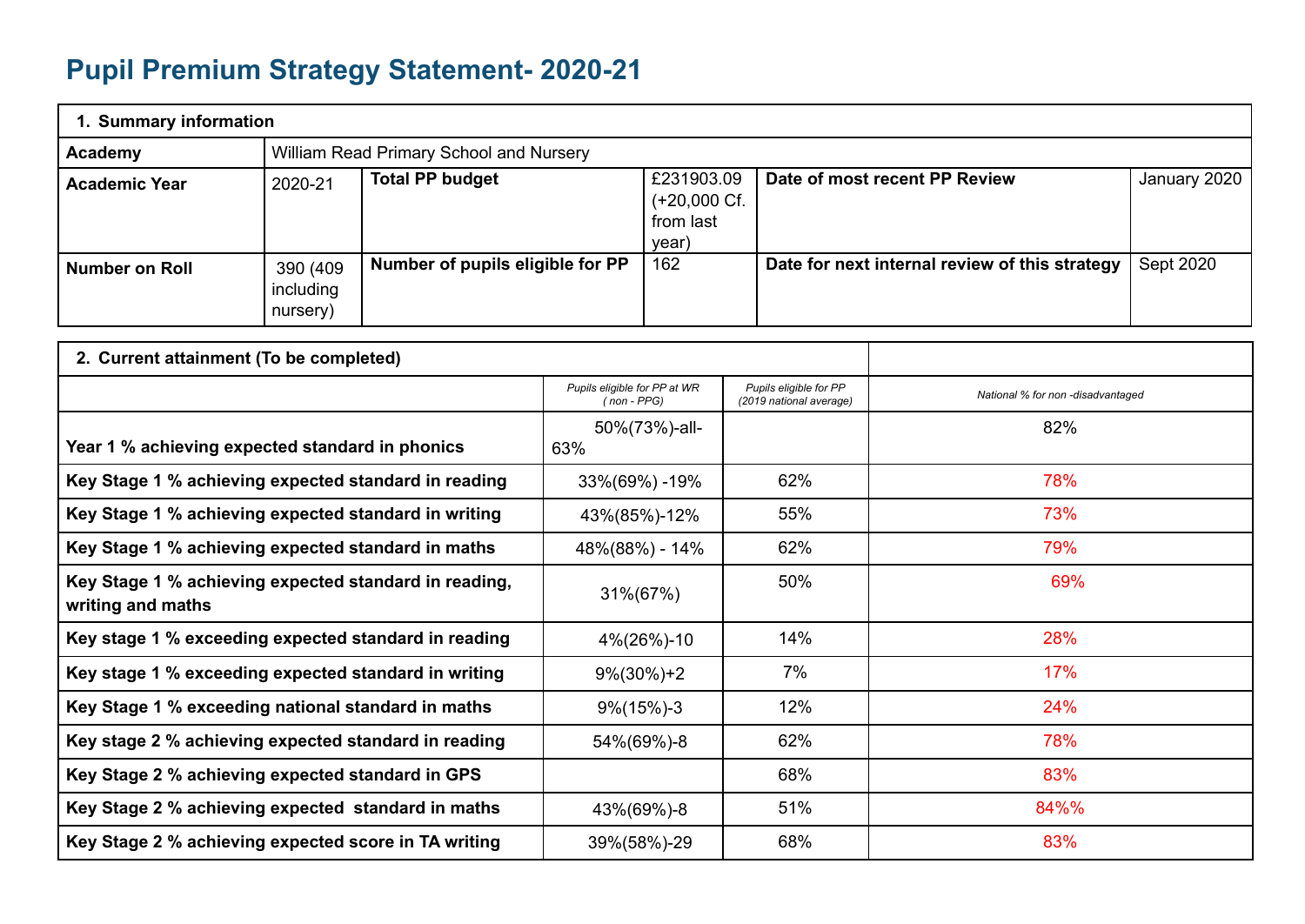|                                                                                                                                                                                                                                                                                                                                                                                                                                                         | Key Stage 2 % achieving expected standard in<br>reading, writing and maths                                            | 31%(50%)-20 | 51%                                                                                                                                                                                                                  | 71%                                                                                                                                                                                                                                                                                                                                                                                                                                                                                                                                                                                                                      |
|---------------------------------------------------------------------------------------------------------------------------------------------------------------------------------------------------------------------------------------------------------------------------------------------------------------------------------------------------------------------------------------------------------------------------------------------------------|-----------------------------------------------------------------------------------------------------------------------|-------------|----------------------------------------------------------------------------------------------------------------------------------------------------------------------------------------------------------------------|--------------------------------------------------------------------------------------------------------------------------------------------------------------------------------------------------------------------------------------------------------------------------------------------------------------------------------------------------------------------------------------------------------------------------------------------------------------------------------------------------------------------------------------------------------------------------------------------------------------------------|
|                                                                                                                                                                                                                                                                                                                                                                                                                                                         | Key Stage 2 % exceeding expected standard in reading                                                                  | 17%(7%)     | 17%                                                                                                                                                                                                                  | 32%                                                                                                                                                                                                                                                                                                                                                                                                                                                                                                                                                                                                                      |
|                                                                                                                                                                                                                                                                                                                                                                                                                                                         | Key Stage 2 % exceeding expected standard in GPS                                                                      | $7\% (7\%)$ | 24%                                                                                                                                                                                                                  | 41%                                                                                                                                                                                                                                                                                                                                                                                                                                                                                                                                                                                                                      |
|                                                                                                                                                                                                                                                                                                                                                                                                                                                         | Key Stage 2 % exceeding expected standard in maths                                                                    | $3\%(7\%)$  | 15%                                                                                                                                                                                                                  | 31%                                                                                                                                                                                                                                                                                                                                                                                                                                                                                                                                                                                                                      |
|                                                                                                                                                                                                                                                                                                                                                                                                                                                         | Key Stage 2 % exceeding expected standard in<br>reading, writing and maths                                            | $0\% (4\%)$ | 5%                                                                                                                                                                                                                   | 13%                                                                                                                                                                                                                                                                                                                                                                                                                                                                                                                                                                                                                      |
|                                                                                                                                                                                                                                                                                                                                                                                                                                                         | Key Stage 2 Progress score in writing                                                                                 |             | 0.24                                                                                                                                                                                                                 |                                                                                                                                                                                                                                                                                                                                                                                                                                                                                                                                                                                                                          |
|                                                                                                                                                                                                                                                                                                                                                                                                                                                         | Key Stage 2 Progress score in maths                                                                                   |             | 0.31                                                                                                                                                                                                                 |                                                                                                                                                                                                                                                                                                                                                                                                                                                                                                                                                                                                                          |
| 3. Barriers to future attainment                                                                                                                                                                                                                                                                                                                                                                                                                        |                                                                                                                       |             |                                                                                                                                                                                                                      |                                                                                                                                                                                                                                                                                                                                                                                                                                                                                                                                                                                                                          |
|                                                                                                                                                                                                                                                                                                                                                                                                                                                         | <b>In-school barriers</b>                                                                                             |             |                                                                                                                                                                                                                      | <b>Evidence Base</b>                                                                                                                                                                                                                                                                                                                                                                                                                                                                                                                                                                                                     |
| In some cases, disadvantaged pupils have gaps in their learning and are not meeting age related expectations in<br><b>A.</b><br>reading, writing and maths due to curriculum sometimes not being engaging enough. In some cases, expectations are<br>not high enough and AFL is not used rigorously enough to match to learners needs and inconsistency of quality of<br>teaching.                                                                      |                                                                                                                       |             | LA Review - February 2020.<br>Internal data and statutory assessments.<br>Quality of Teaching was judged "not good enough" at LA<br>review. 40% lessons seen in LA review and SLT monitoring<br>were less than GOOD. |                                                                                                                                                                                                                                                                                                                                                                                                                                                                                                                                                                                                                          |
| <b>B.</b>                                                                                                                                                                                                                                                                                                                                                                                                                                               | Spoken language skills and breadth of vocabulary needs developing and this has been identified as a priority for EYFS |             |                                                                                                                                                                                                                      | EYFS lead -data                                                                                                                                                                                                                                                                                                                                                                                                                                                                                                                                                                                                          |
| Pupils' social, emotional and mental health needs can impact on their readiness to engage with learning and COVID-19<br>C.<br>pandemic will have further widened this gap and will have a significant impact on our pupils that have not engaged with<br>education since March 23rd. All pupils will need to be supported to re-gain positive learning behaviors and possible<br>adapt to new ways of working whilst social distancing measures remain. |                                                                                                                       |             |                                                                                                                                                                                                                      | National statistics and WR statistics<br>On-line engagement data ???                                                                                                                                                                                                                                                                                                                                                                                                                                                                                                                                                     |
| The curriculum is not fully embedded across the school and does not always provide enough opportunities for pupils to<br>D.<br>apply key reading, writing and maths skills to other curriculum areas and themes.<br>Subject Leaders need to be auditing the depth and breadth of coverage for their subjects and taking responsibility for<br>the quality of curriculum in each subject to comply with new OFSTED requirements.                         |                                                                                                                       |             |                                                                                                                                                                                                                      | LA Review - February 2020<br>This has been addressed by the introduction of<br>Cornerstones and the review of Curriculum but this still<br>needs to be further embedded as not all classes have had<br>opportunity for Memorable Experiences and some<br>over-reliance still on worksheets and passive learning<br>experiences. Good practise now needs to be shared<br>through coaching and mentoring.<br>LA review and SL monitoring still shows that some staff are<br>not using specific learning objectives from Programmes of<br>Study for these subjects and so are not focussing pupils on<br>how to apply them. |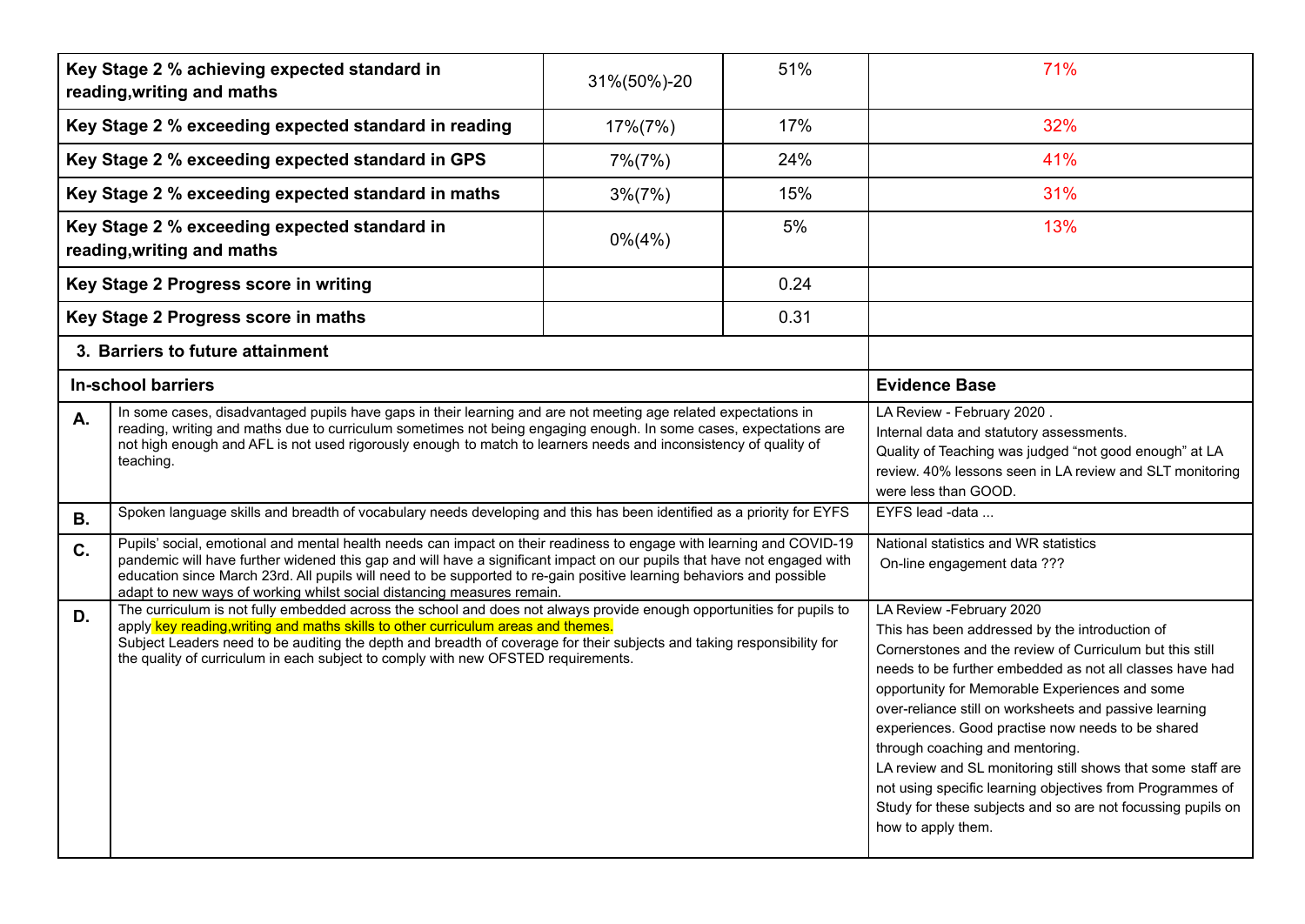|    |                                                                                                                                                                                                                                                                                                                                                            | Subject leaders need to take more responsibility for<br>auditing their subjects for consistency and progression in<br>line with new OFSTED framework.              |
|----|------------------------------------------------------------------------------------------------------------------------------------------------------------------------------------------------------------------------------------------------------------------------------------------------------------------------------------------------------------|--------------------------------------------------------------------------------------------------------------------------------------------------------------------|
|    | <b>External barriers</b>                                                                                                                                                                                                                                                                                                                                   |                                                                                                                                                                    |
| Ε. | In many cases, attendance is below national expectations- COVID-19 and the widespread partial closing of schools,<br>alongside the removal of a parent's statutory obligation to send their children to school will have widened this gap<br>significantly and recovery needs to be considered within this plan, in addition to measures already in place. | Evidence to be collected.                                                                                                                                          |
| F. | In some cases, consistency of support at home (homework completion, volume of reading at home)- consider lack of<br>access to remote learning, structure and routines as a result of COVID-19 pandemic.                                                                                                                                                    | Evidence to be gathered on engagements in each<br>class/year group and gaps identified.                                                                            |
| G. | In some cases, access to resources, particularly ICT and also sporting and cultural life experiences - as above.<br>Consideration to be given to virtual experiences, outdoor education and possibly providing additional access to ICT for<br>disadvantaged pupils.                                                                                       | Virtual engagement - % uptake data.<br>Monitoring of Memorable Experiences and trips pre-COVID<br>-19 many classes were not being given opportunities for<br>trips |

|           | 4. Desired outcomes                                                                                                                                                                                                                                                                                 |                                                                                                                                                                                                                                                                                                                                                                                                                                                                                                                                                                                                                                                                                                                                                                                                                                                                                                                                                                                                                                                                                                                                                                                                                                                      |
|-----------|-----------------------------------------------------------------------------------------------------------------------------------------------------------------------------------------------------------------------------------------------------------------------------------------------------|------------------------------------------------------------------------------------------------------------------------------------------------------------------------------------------------------------------------------------------------------------------------------------------------------------------------------------------------------------------------------------------------------------------------------------------------------------------------------------------------------------------------------------------------------------------------------------------------------------------------------------------------------------------------------------------------------------------------------------------------------------------------------------------------------------------------------------------------------------------------------------------------------------------------------------------------------------------------------------------------------------------------------------------------------------------------------------------------------------------------------------------------------------------------------------------------------------------------------------------------------|
|           | Desired outcomes and how they will be measured                                                                                                                                                                                                                                                      | Success criteria                                                                                                                                                                                                                                                                                                                                                                                                                                                                                                                                                                                                                                                                                                                                                                                                                                                                                                                                                                                                                                                                                                                                                                                                                                     |
|           | To ensure classroom teaching is effective to meet the needs of<br>disadvantaged pupils so that they make progress meeting (or exceeding) age<br>related national expectations.<br>To respond rapidly with targeted teaching for pupils at risk of<br>underachievement.                              | Teachers will ensure age related objectives from the National Curriculum are delivered to<br>pupils.<br>Teachers will use accurate formative assessment to adapt teaching sequences (and plans)<br>to pupil needs.<br>Teaching assistants will support learning effectively.<br>All staff will receive appropriate CPD to underpin these success criteria. External Maths<br>and Teaching and Learning SLE's<br>Pupils will meet (or exceed) age related national expectations.                                                                                                                                                                                                                                                                                                                                                                                                                                                                                                                                                                                                                                                                                                                                                                      |
| А.        | To develop language skills to enable pupils to engage fully with learning over<br>time.<br>To further strengthen the reading culture throughout school<br>To improve phonics teaching through school and ensure that phonics<br>teaching is good and standards at or above national for all pupils. | A whole school approach to speech and language will be adopted - JC to lead<br>Pupils will meet age related expectations in phonics through introduction of an agreed<br>scheme from EYFS - Read, write Inc proposed by SL.<br>Pupils will meet age related expectations in reading and writing through consistent<br>approach implemented throughout the school and specific targeted interventions<br>Talk for Writing will be embedded throughout the school and Speaking and Listening will be<br>planned for and delivered weekly. (Staff training on TFW and quality speaking and listening)<br>Whole class Reciprocal reading will be implemented across the school<br>Frequency of reading and subsequent comprehension will show progress on AR scores<br>and in relation to ARE<br>Additional 1-1 or small group sessions post -Lockdown for disadvantaged pupils to "catch<br>-up" Replace this with introduction of a school -based Recovery Curriculum which seeks to<br>address the social and emotional well-being of pupils first, alongside adapting to new ways<br>of learning whilst social distancing measures are still in place and to address the stressful<br>experiences they have had of living through a global pandemic. |
| <b>B.</b> | To ensure pupils consolidate basic skills in maths (eg times tables).                                                                                                                                                                                                                               | Pupils will regularly practice targeted times tables using a range of methods including TT<br><b>Rockstars</b>                                                                                                                                                                                                                                                                                                                                                                                                                                                                                                                                                                                                                                                                                                                                                                                                                                                                                                                                                                                                                                                                                                                                       |
|           | To ensure pupils are regularly taught age related expectations in maths.                                                                                                                                                                                                                            | Pupils will complete regular basic skills texts and results will improve.                                                                                                                                                                                                                                                                                                                                                                                                                                                                                                                                                                                                                                                                                                                                                                                                                                                                                                                                                                                                                                                                                                                                                                            |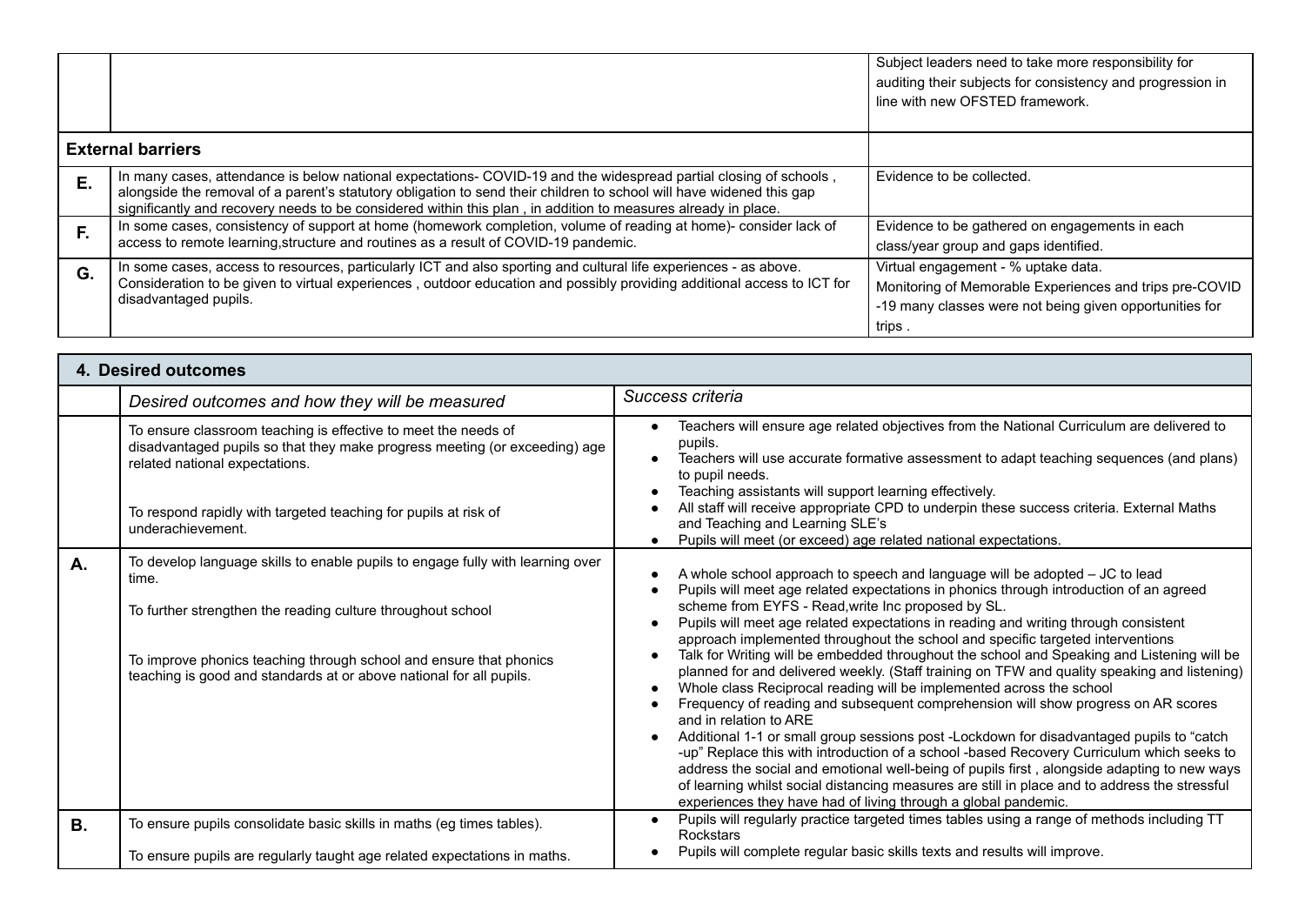|    | To ensure pupils mastery of mathematical concepts is secure                                                                                                                                                                                                                                                       | Rapid Maths, Mathletics and Numicon will be used as focussed interventions, alongside<br>$\bullet$<br>basic skills teaching carried out by CT<br>Breaking Barriers and Rapid Maths used to support SEND for Maths<br>Staff will use AET to support their planning in maths . They will use manipulatives to ensure<br>that children are fluent and master key skills before they are extended further to apply<br>reasoning and problem solving skills.<br>Further resources will be provided to enhance the current resources, including access to a<br>$\bullet$<br>scheme for staff reference to supplement Target Maths                                                                                                                                                                                                                                                                                                                                                                                                                            |
|----|-------------------------------------------------------------------------------------------------------------------------------------------------------------------------------------------------------------------------------------------------------------------------------------------------------------------|--------------------------------------------------------------------------------------------------------------------------------------------------------------------------------------------------------------------------------------------------------------------------------------------------------------------------------------------------------------------------------------------------------------------------------------------------------------------------------------------------------------------------------------------------------------------------------------------------------------------------------------------------------------------------------------------------------------------------------------------------------------------------------------------------------------------------------------------------------------------------------------------------------------------------------------------------------------------------------------------------------------------------------------------------------|
| C. | To ensure physical, behavioural, emotional and social needs are met (or<br>mitigated) to enable pupils to learn.                                                                                                                                                                                                  | Recovery curriculum will be priority to ensure that pupil's emotional needs will be<br>addressed on wider opening of schools and lessons to focus on positive attitudes to<br>learning-LD to lead.<br>Revisit Zones of Regulation and further training to be sourced by LD from Ed Psych.<br>$\bullet$<br>Revised behavior policy reflects the need for Recovery Curriculum post-COVID 19 and strengthening<br>$\bullet$<br>pupil's resilience and strategies to enable them to re-engage with learning following prolonged and<br>significant absence.<br>Behaviour logs will show pupils will be able to engage with learning more frequently, due to<br>the removal of emotional barriers and the increase of their own personal resilience.<br>Nurture groups will be provided for pupils at risk and Boxall Profiles will show pupils'<br>$\bullet$<br>development.<br>All adults will be responsible for pupils behaviour and social and emotional needs<br>$\bullet$<br>Lunchtimes to be enhanced by OPAL and Lunchtime Club-LD/JC<br>$\bullet$ |
| D. | Pupils will complete increased amounts of work independently and take more<br>ownership of their learning, particularly writing.                                                                                                                                                                                  | Pupils will be aware of their learning targets and how to meet them through displays,<br>$\bullet$<br>feedback, target cards and focussed discussions<br>Learning walks will show that the classroom environment supports learning through<br>$\bullet$<br>vocabulary on display and visual aids<br>Examples of age- related writing will be displayed in classrooms and centrally for Star<br>$\bullet$<br>Writer awards - writing will be a whole school focus.                                                                                                                                                                                                                                                                                                                                                                                                                                                                                                                                                                                      |
| Ε. | All disadvantaged pupils will meet national expectations for attendance and<br>punctuality.                                                                                                                                                                                                                       | All our disadvantaged pupils will match or exceed national averages for non-disadvantaged<br>$\bullet$<br>pupils. (96.4% /8% PA).<br>Attendance information shared with parents half termly<br>$\bullet$<br>Attendance Officer to manage the attendance process<br>$\bullet$<br>Continue to reward good attendance and target families for support with transport and<br>$\bullet$<br>incentives<br>Continue to employ community Attendance Ambassadors and ensure that they are having<br>$\bullet$<br>impact by sending them regularly<br>Breakfast club provision targets key pupils to improve standards, attendance and give them<br>a good calm, start to the day.<br>Use Studybugs APP to reduce time spent on admin tasks in office and fee up time for<br>intervention work by increasing dialogue with parents.                                                                                                                                                                                                                              |
| F. | To communicate effectively the school's high expectations for home learning<br>then incentivise, monitor, track and support engagement with this.<br>To ensure there are regular opportunities for disadvantaged pupils to practice<br>and consolidate basic skills at school and access to ICT based programmes. | To monitor frequency of reading and homework for PPG pupils and target for Breakfast<br>$\bullet$<br>Club and lunchtime Club<br>Ensure engagement of staff and pupils using Google Classroom and Class Dojo<br>$\bullet$<br>To positively reinforce when pupils have met this expectation - home learning projects and<br>$\bullet$<br>rewards for completing projects.<br>Where necessary, to provide in school opportunities for pupils to complete homework, basic<br>skills practice and reading.                                                                                                                                                                                                                                                                                                                                                                                                                                                                                                                                                  |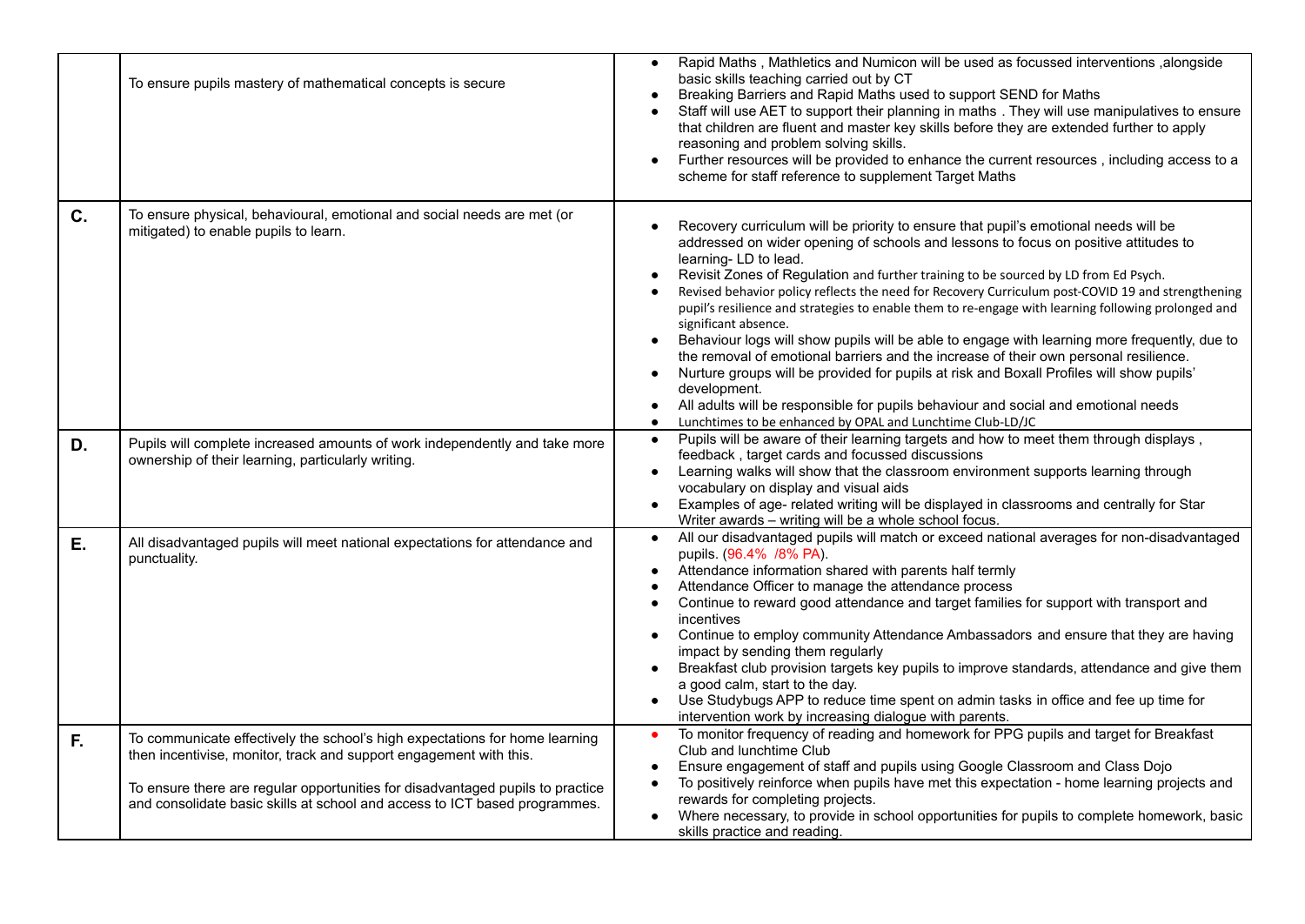|    |                                                                             | Continue to increase ICT availability in school and after school in library and study<br>clubs.(EPIC)                                                                           |
|----|-----------------------------------------------------------------------------|---------------------------------------------------------------------------------------------------------------------------------------------------------------------------------|
| G. | To ensure the curriculum is enriched with experiences, visits and visitors. | School monitoring will show that the pupils have had a broad and balanced curriculum<br>through use of Cornerstones Maestro                                                     |
|    | To develop the range of cultural and sporting opportunities at academy.     | Throughout the school educational visits and visitors will enhance the curriculum.<br>The school will continue to provide a range of music, cultural and sporting opportunities |
|    | To ensure that all pupils access trips and visits.                          | and ensure our disadvantaged pupils are accessing them.<br>To ensure that disadvantaged pupils will access residential trips when possible                                      |

| 5. Planned Expenditure, Academic Year 2020-21                                                                                                                                                    |                                                                                                                                                                                                                                                                                                                                                                                                                                                                                                                                                                                                                                                                             |                                                                                                                                                                                                                                                                                                                                                                                                                                                                                                                                                                                                                                                                                       |                                                                                                                                                                                                                                                                                                                                                                                                                                                                                                              |                                                                                                                                                                                                                                                                                                                                                  |                                                |  |  |
|--------------------------------------------------------------------------------------------------------------------------------------------------------------------------------------------------|-----------------------------------------------------------------------------------------------------------------------------------------------------------------------------------------------------------------------------------------------------------------------------------------------------------------------------------------------------------------------------------------------------------------------------------------------------------------------------------------------------------------------------------------------------------------------------------------------------------------------------------------------------------------------------|---------------------------------------------------------------------------------------------------------------------------------------------------------------------------------------------------------------------------------------------------------------------------------------------------------------------------------------------------------------------------------------------------------------------------------------------------------------------------------------------------------------------------------------------------------------------------------------------------------------------------------------------------------------------------------------|--------------------------------------------------------------------------------------------------------------------------------------------------------------------------------------------------------------------------------------------------------------------------------------------------------------------------------------------------------------------------------------------------------------------------------------------------------------------------------------------------------------|--------------------------------------------------------------------------------------------------------------------------------------------------------------------------------------------------------------------------------------------------------------------------------------------------------------------------------------------------|------------------------------------------------|--|--|
| i. Quality of teaching for all                                                                                                                                                                   |                                                                                                                                                                                                                                                                                                                                                                                                                                                                                                                                                                                                                                                                             |                                                                                                                                                                                                                                                                                                                                                                                                                                                                                                                                                                                                                                                                                       |                                                                                                                                                                                                                                                                                                                                                                                                                                                                                                              |                                                                                                                                                                                                                                                                                                                                                  |                                                |  |  |
| <b>Desired outcome</b>                                                                                                                                                                           | Chosen action / approach                                                                                                                                                                                                                                                                                                                                                                                                                                                                                                                                                                                                                                                    | What is the evidence and rationale<br>for this choice?                                                                                                                                                                                                                                                                                                                                                                                                                                                                                                                                                                                                                                | How will you ensure it is<br>implemented well?                                                                                                                                                                                                                                                                                                                                                                                                                                                               | <b>Staff lead</b>                                                                                                                                                                                                                                                                                                                                | When will you<br>review<br>implementati<br>on? |  |  |
| A) To ensure classroom<br>teaching is effective to<br>meet the needs of<br>disadvantaged pupils so<br>that they make progress<br>meeting (or exceeding)<br>age related national<br>expectations. | To provide effective CPD to<br>ensure teachers plan with age<br>related national curriculum<br>objectives; use accurate<br>formative (and summative)<br>assessment to adapt teaching<br>to pupil needs.<br><b>To front-load CPD delivery</b><br>available time by creating<br>additional twilight sessions for<br>teaching staff and opportunity<br>for staff to lead Boosters and<br>catch up sessions.<br>To create regular CPD sessions<br>for support staff and ensure<br>that LSA's are used effectively<br>to support learning.<br>To provide the pupils with<br>regular opportunities to learn<br>(and consolidate) basic skills in<br>phonics, reading and writing. | In-school data shows that many<br>disadvantaged pupils are not working at age<br>related expectations. (attached)<br>Sutton Trust found that, 'The effects of<br>high-quality teaching are especially significant<br>for pupils from disadvantaged backgrounds:<br>over a academy year, these pupils gain 1.5<br>years' worth of learning with very effective<br>teaching<br>DfE Disadvantaged Pupils Good Practice<br>Research Report, November 2015 identified<br>the importance of the focus on high quality<br>teaching.<br>July 2016 DfE Standard for teachers'<br>professional development state that:<br>Professional development must be prioritised<br>by school leadership. | The School Monitoring Cycle quality<br>assures provision.<br>Strong SLE's are used to support<br>teaching staff and lead staff CPD<br>training focussing on pedagogy and<br>classroom techniques<br>Use lesson Study techniques -<br>Evaluation of CPD delivery.<br>Pupil Progress meetings will<br>identify PPG pupils specifically<br>Pupils will meet (or exceed) age<br>related expectations for attainment<br>and progress.<br>Phonics training-Autumn Term<br>Read, Write, Inc resources<br>purchased. | SLE's and SLT<br>Subject leaders<br>for core<br>subjects.<br>Release<br>teachers to work<br>in pairs and trios<br>to disseminate<br>good practise<br>and coach each<br>other.<br>NK /SW/JC/KG<br>All staff access<br>remote CPD<br>before wider<br>re-opening<br>NK to arrange<br>phonics training<br>for Read. Write,<br>INc.<br>SW to organise | As part of the<br>monitoring cycle.            |  |  |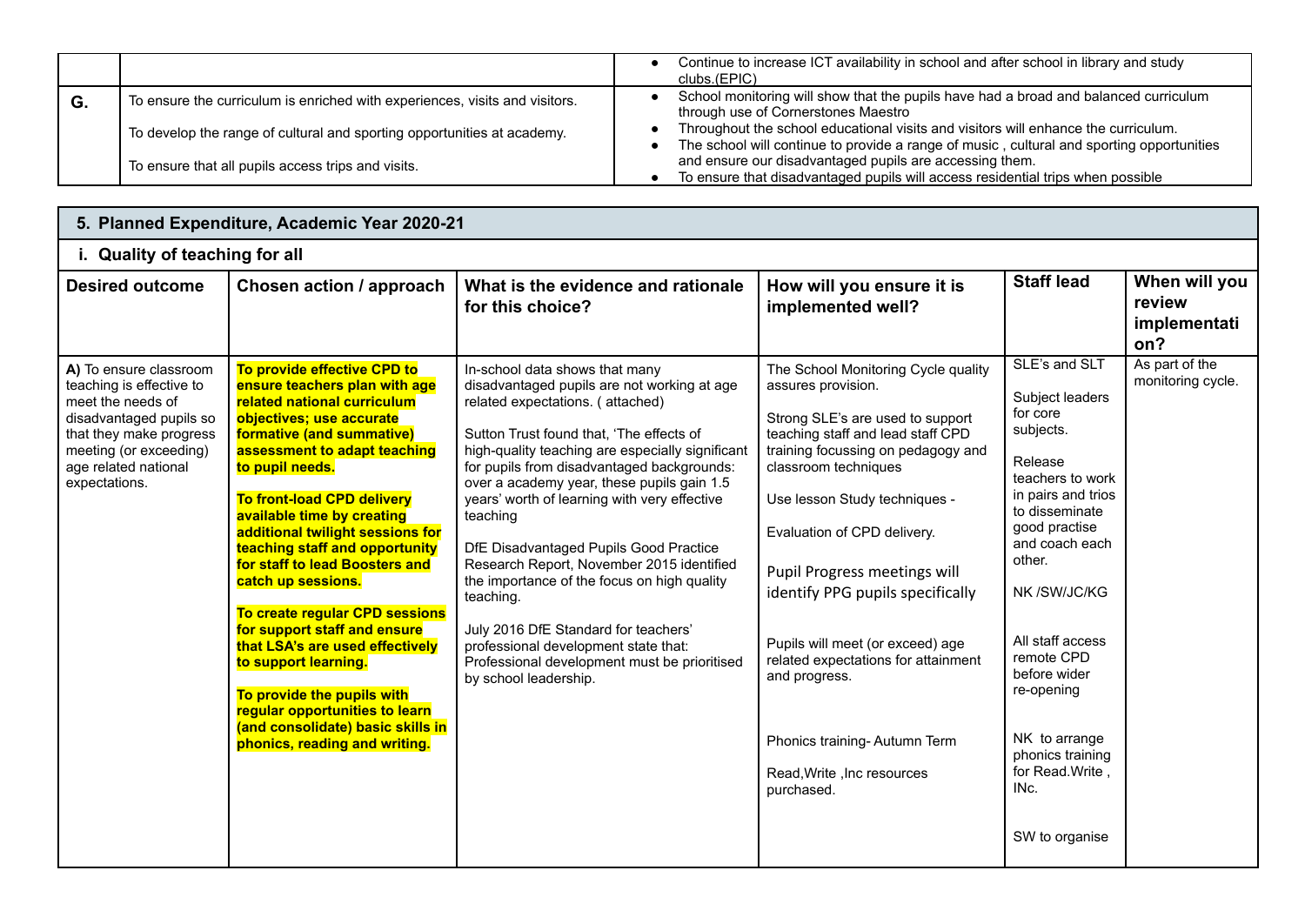|                                                                                                                                                                |                                                                                                                                                                                                                                                                                                                                                       |                                                                                                                                                                                                                                                                                                                                                                                                                                                                          | AR training on use of diagnostic<br>reports                                                                                                                                                                                                                                      |                                                                  |                                               |
|----------------------------------------------------------------------------------------------------------------------------------------------------------------|-------------------------------------------------------------------------------------------------------------------------------------------------------------------------------------------------------------------------------------------------------------------------------------------------------------------------------------------------------|--------------------------------------------------------------------------------------------------------------------------------------------------------------------------------------------------------------------------------------------------------------------------------------------------------------------------------------------------------------------------------------------------------------------------------------------------------------------------|----------------------------------------------------------------------------------------------------------------------------------------------------------------------------------------------------------------------------------------------------------------------------------|------------------------------------------------------------------|-----------------------------------------------|
| B) To develop language<br>skills to enable pupils to<br>engage fully with<br>learning over time.<br>To strengthen the<br>reading culture within<br>the school. | To enhance and develop<br>provision in Early Years for<br>language development through<br><b>Talk Boost programme or</b><br><b>Colourful Semantics</b><br>(intervention).<br>To enhance writing through<br><b>Cornerstones curriculum and</b><br>suggested texts - using high<br>quality texts during guided<br>reading and dedicated reading         | Language underpins the entire curriculum.<br>Education Endowment Foundation found that<br>disadvantaged pupils can make 5+ months<br>progress using Accelerated Reader.(STAR data<br>updated April 2020)<br>Accelerated Reader diagnoses ranges of books<br>appropriate for pupils, who then complete<br>quizzes on books they have read.<br>Psychologist Keith Stanovich found that pupils                                                                              | The Monitoring Cycle quality<br>assures provision.<br>Support staff will monitor the<br>quantity of additional reading each<br>week. English Lead will keep an<br>overview of this and will ensure<br>additional opportunities take place.                                       | <b>SLT</b><br>EYFS Lead -JC<br>Class teachers.<br>Support Staff. | As part of the<br>school monitoring<br>cycle. |
|                                                                                                                                                                | weeks prior to writing.<br>To use resources available<br>regularly to develop and<br>strengthen reading and CT to<br>ensure these are matched to<br>needs of pupils - Toe by<br><b>Toe, Rapid Reading, Reading</b><br><b>Eggs, Wolf Hill and LDA</b><br>comprehension and ensure<br><b>LSA's are effectively used to</b><br>work with small groups of | who learn to read well early tend to do better as<br>they move through school. This is because<br>pupils who read well read more and vice versa.<br>The gap between those that read well (and<br>those that read less) grows exponentially as<br>children get older, creating problems not just in<br>reading but in accessing and engaging with the<br>curriculum.<br>Teachers are able to closely track the quantity<br>of reading and analyse comprehension of texts. | <b>English Lead will implement</b><br><b>Accelerated Reader' and ensure</b><br>analytics are used regularly to<br>support school reading culture.<br>Pupils will meet (or exceed) age<br>related expectations for attainment<br>and progress in phonics, reading<br>and writing. | Remote training<br>accessed by all<br>staff                      |                                               |
|                                                                                                                                                                | pupils.<br>To ensure that PPG pupils not<br>reading regularly at home read<br>to an adult at least 3 times a<br>week or undertake focussed<br>reading direct teaching (HLTA,<br><b>CT or LSA) or Breakfast</b><br><b>Reading club</b>                                                                                                                 |                                                                                                                                                                                                                                                                                                                                                                                                                                                                          | Staff training is given to the Writing<br>Process and using Models.<br>Assessments will be moderated<br>regularly.<br>Rewards for Reading<br>Additional books purchased for<br>individual reading.                                                                               | SW<br>SW                                                         |                                               |
|                                                                                                                                                                | To rigorously monitor the<br>amount of additional reading<br>that takes place each week.<br>To create additional<br>opportunities for reading to<br>take place during the school<br>day-ERIC time every day.<br>To implement 'Accelerated<br><b>Reader' to ensure that books</b>                                                                      |                                                                                                                                                                                                                                                                                                                                                                                                                                                                          | Books linked to<br><b>Cornerstones-Premier Plus Library</b><br><b>Package subscription</b><br>Peer coaching in good practise<br>-Lesson study approach to observe<br>what is being done well                                                                                     | SW<br>SW/JW/KG/LM                                                |                                               |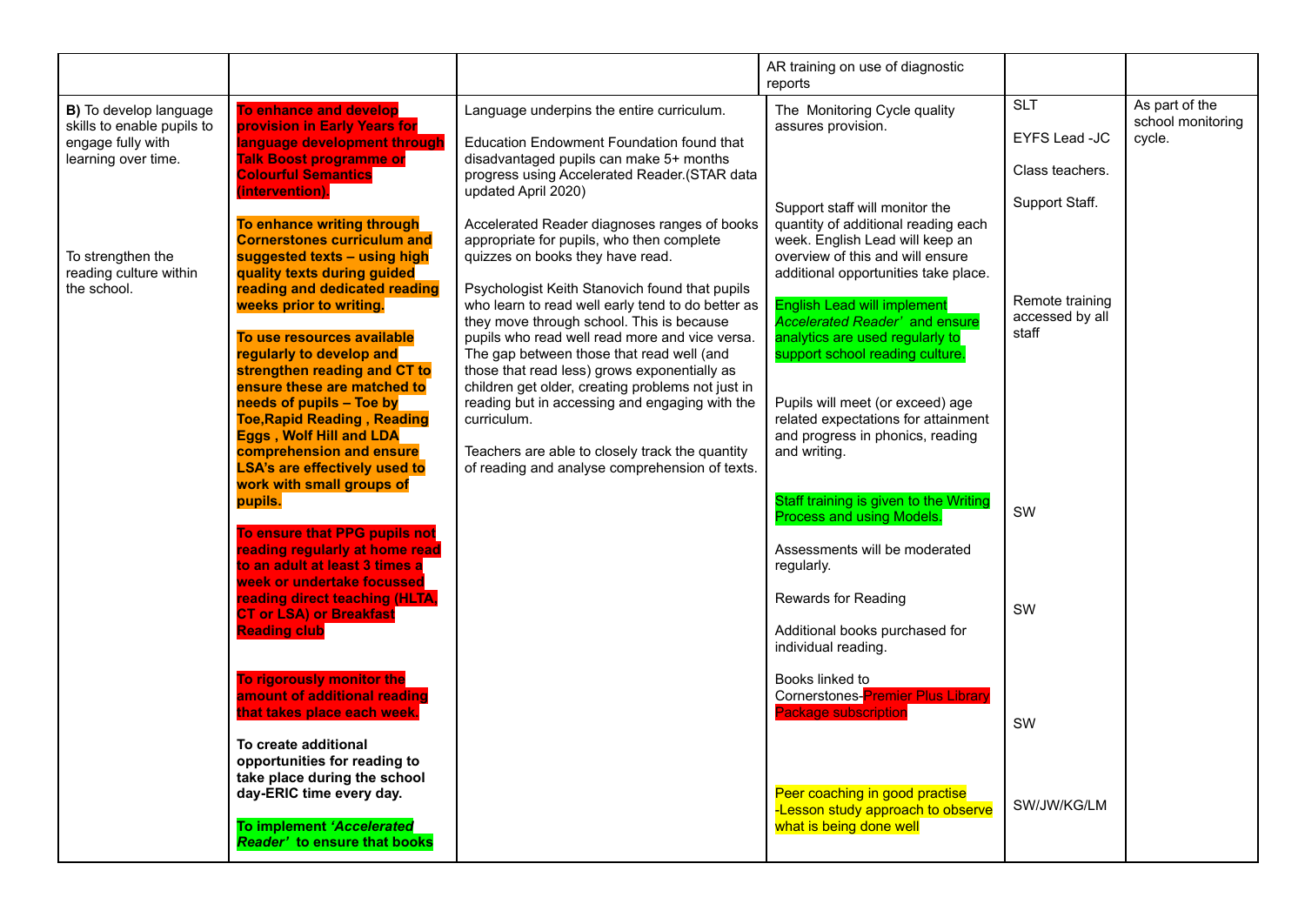| are pitched appropriately and<br>that regular comprehension<br>quizzes take place.                                                    |                                                                                                                                                                                                                                                               |              |  |
|---------------------------------------------------------------------------------------------------------------------------------------|---------------------------------------------------------------------------------------------------------------------------------------------------------------------------------------------------------------------------------------------------------------|--------------|--|
| To use diagnostics in<br>'Accelerated Reader' to ensure<br>pupils are reading regularly<br>and successfully.                          |                                                                                                                                                                                                                                                               |              |  |
| To ensure assemblies (and<br>reward systems) celebrate and<br>reinforce the school's positive<br>reading culture.                     | Peer coaching and visits to Lyons<br>Hall to observe Whole Class<br>Reading.                                                                                                                                                                                  | NK/SP/SLT/SW |  |
| To ensure reading<br>comprehension skills are<br>taught during whole class<br>reading sessions - Reciprocal<br><b>Reading Process</b> | <b>SLT</b> to monitor teaching of reading<br>comprehension skills and ensure<br>that these are planned for and<br>follow the Reciprocal process.<br>Displays reflect the reciprocal<br>process and pupil's comprehension<br>skills are improving as a result. |              |  |
|                                                                                                                                       | Ensure that resources are<br>organised to provide progression<br>through school. Use Library Service<br>and Myon whilst socially distancing<br>in place and access to paper books<br>is limited.                                                              |              |  |
|                                                                                                                                       |                                                                                                                                                                                                                                                               |              |  |
|                                                                                                                                       |                                                                                                                                                                                                                                                               |              |  |
|                                                                                                                                       |                                                                                                                                                                                                                                                               |              |  |
|                                                                                                                                       |                                                                                                                                                                                                                                                               |              |  |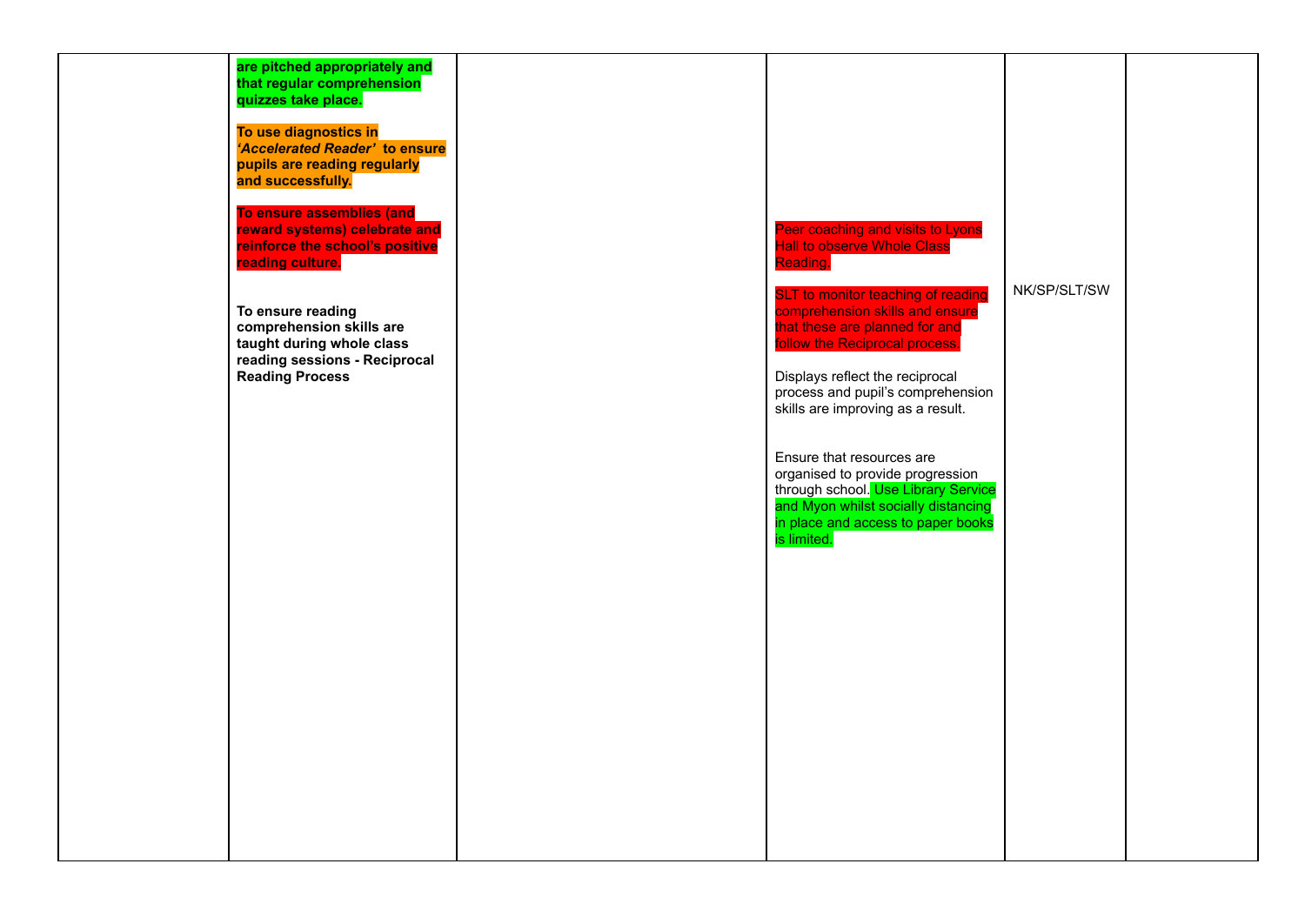| To improve writing<br>throughout the school. | (see writing action plan)<br><b>To provide Talk for Writing</b><br>training for all staff and follow<br>up with coaching.<br>To set up reward systems to<br>encourage writing. | <b>Re-introduce the T4W skills</b><br>progression to ensure that age<br>appropriate skills are being taught<br>and key grammar points.<br>Reviewed policy given to staff for                                                                                                         | $\overline{\text{SW}}$ |  |
|----------------------------------------------|--------------------------------------------------------------------------------------------------------------------------------------------------------------------------------|--------------------------------------------------------------------------------------------------------------------------------------------------------------------------------------------------------------------------------------------------------------------------------------|------------------------|--|
|                                              | <b>Link to Cornerstone's exciting</b><br>and engaging curriculum.<br><b>Review marking and feedback</b><br>policy                                                              | comment. additional reading<br>around the need for less written<br>feedback and increased use of<br>verbal feedback and pupil's<br>responding to comments. Make use<br>of social distancing to positively<br>implement this as taking in books is<br>not encouraged during COVID-19. | <b>TM/KG</b>           |  |
|                                              |                                                                                                                                                                                |                                                                                                                                                                                                                                                                                      |                        |  |
|                                              |                                                                                                                                                                                |                                                                                                                                                                                                                                                                                      |                        |  |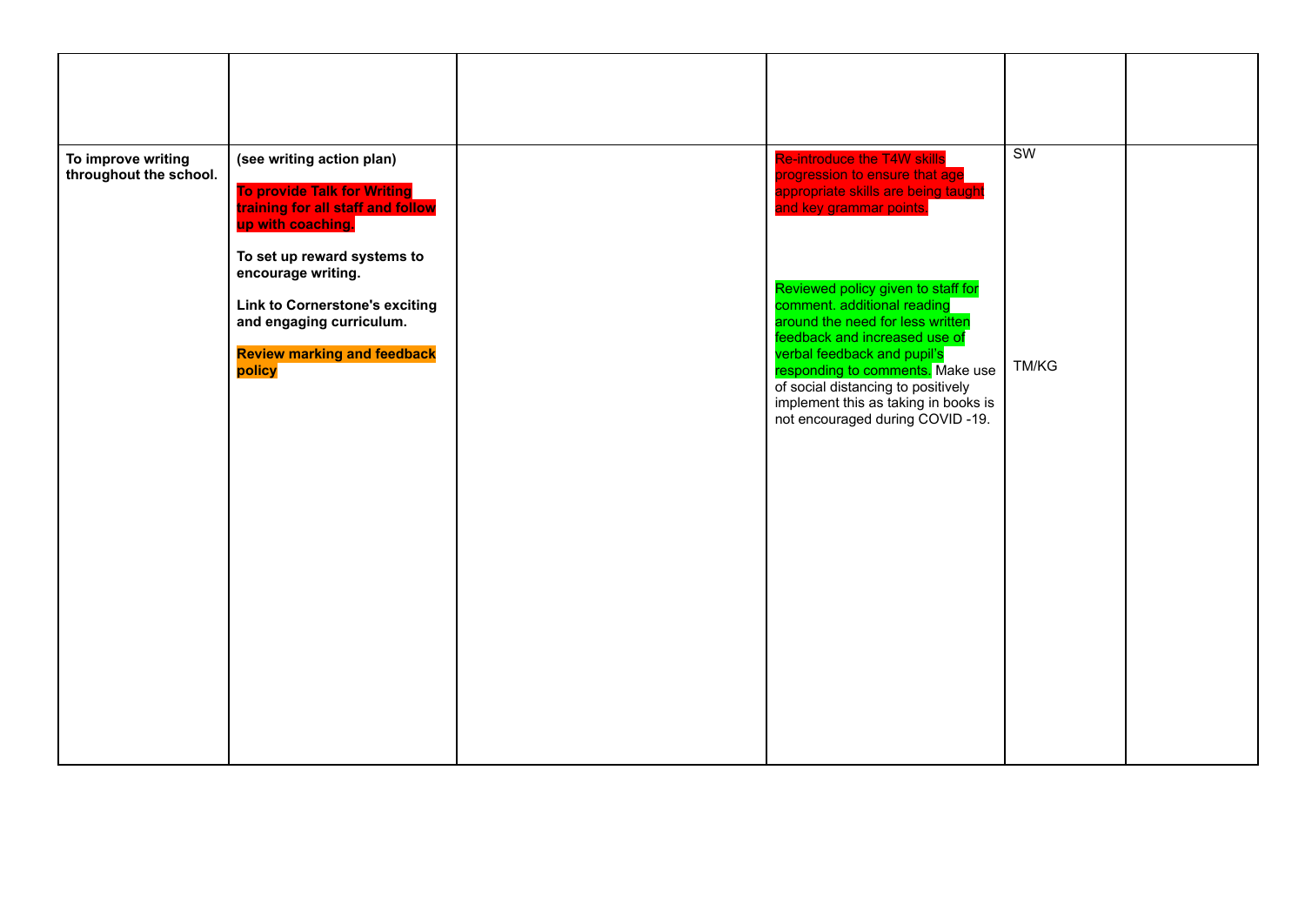|                          |                                      |                                               |                                      | <b>SLT</b>      | As part of the    |
|--------------------------|--------------------------------------|-----------------------------------------------|--------------------------------------|-----------------|-------------------|
| C) To ensure pupils      | See maths plan                       | Pupils need a sound understanding of number   | The Monitoring Cycle quality         |                 | school monitoring |
| consolidate basic skills |                                      | bonds and times tables to free the working    | assures provision.                   | Maths Lead      | cycle.            |
| in maths (eg times       |                                      | memory to successfully apply more             |                                      |                 |                   |
| tables).                 | To provide the pupils with           | complicated maths operations.                 | Weekly number                        |                 |                   |
|                          | regular chances to practice age      |                                               | bonds/timetables/basic skills tests  | Class teachers. |                   |
| To ensure pupils are     | appropriate number bonds and         | Daniel Willingham (Psychologist at the        | will show an increased result over   |                 |                   |
| regularly taught age     | times tables.                        | University of Virginia) states: Automatic     | time.                                |                 |                   |
| related expectations in  |                                      | retrieval of basic maths facts is critical to |                                      |                 |                   |
| maths.                   |                                      | solving complex problems because complex      | Maths Lead will keep an overview     |                 |                   |
|                          | To provide the pupils with           | problems have simpler problems embedded in    | of number bonds/timetables/basic     |                 |                   |
| To ensure pupils         | regular opportunities to learn       | them.'                                        | skills test results.                 |                 |                   |
| mastery of mathematical  | (and consolidate) basic skills in    |                                               |                                      |                 |                   |
| concepts is developed.   | maths by giving them weekly          |                                               |                                      |                 |                   |
|                          | skills tests (which cover each       |                                               | Pupils will meet (or exceed) age     |                 |                   |
|                          | years key objectives) and then       |                                               | related expectations for attainment  |                 |                   |
|                          | responding immediately to            |                                               | and progress in maths,               |                 |                   |
|                          | misconceptions.                      |                                               |                                      |                 |                   |
|                          |                                      |                                               |                                      |                 |                   |
|                          | To use Mathletics as an              |                                               | Additional member of staff to        | Small groups    |                   |
|                          | intervention /homework activity      |                                               | provide smaller group "sets" in Year | -year $3/4$     |                   |
|                          | to enhance basic maths skills.       |                                               | 6 to close gaps- Rapid Maths         | Rapid Maths,    |                   |
|                          |                                      |                                               |                                      | phonics.        |                   |
|                          | To train staff in the use of         |                                               | Maths lead to audit manipulatives    |                 |                   |
|                          | <b>Rapid Maths and use to</b>        |                                               | and additional Rapid Maths           |                 |                   |
|                          | support pupils with basic skills     |                                               | resources                            |                 |                   |
|                          | gaps.                                |                                               |                                      |                 |                   |
|                          |                                      |                                               |                                      |                 |                   |
|                          | <b>1-1 tuition and Maths Booster</b> |                                               |                                      |                 |                   |
|                          | <b>Classes</b>                       |                                               |                                      |                 |                   |
|                          |                                      |                                               |                                      |                 |                   |
|                          |                                      |                                               |                                      |                 |                   |
|                          |                                      |                                               |                                      |                 |                   |
|                          |                                      |                                               |                                      |                 |                   |
|                          |                                      |                                               |                                      |                 |                   |
|                          |                                      |                                               |                                      |                 |                   |
|                          |                                      |                                               |                                      |                 |                   |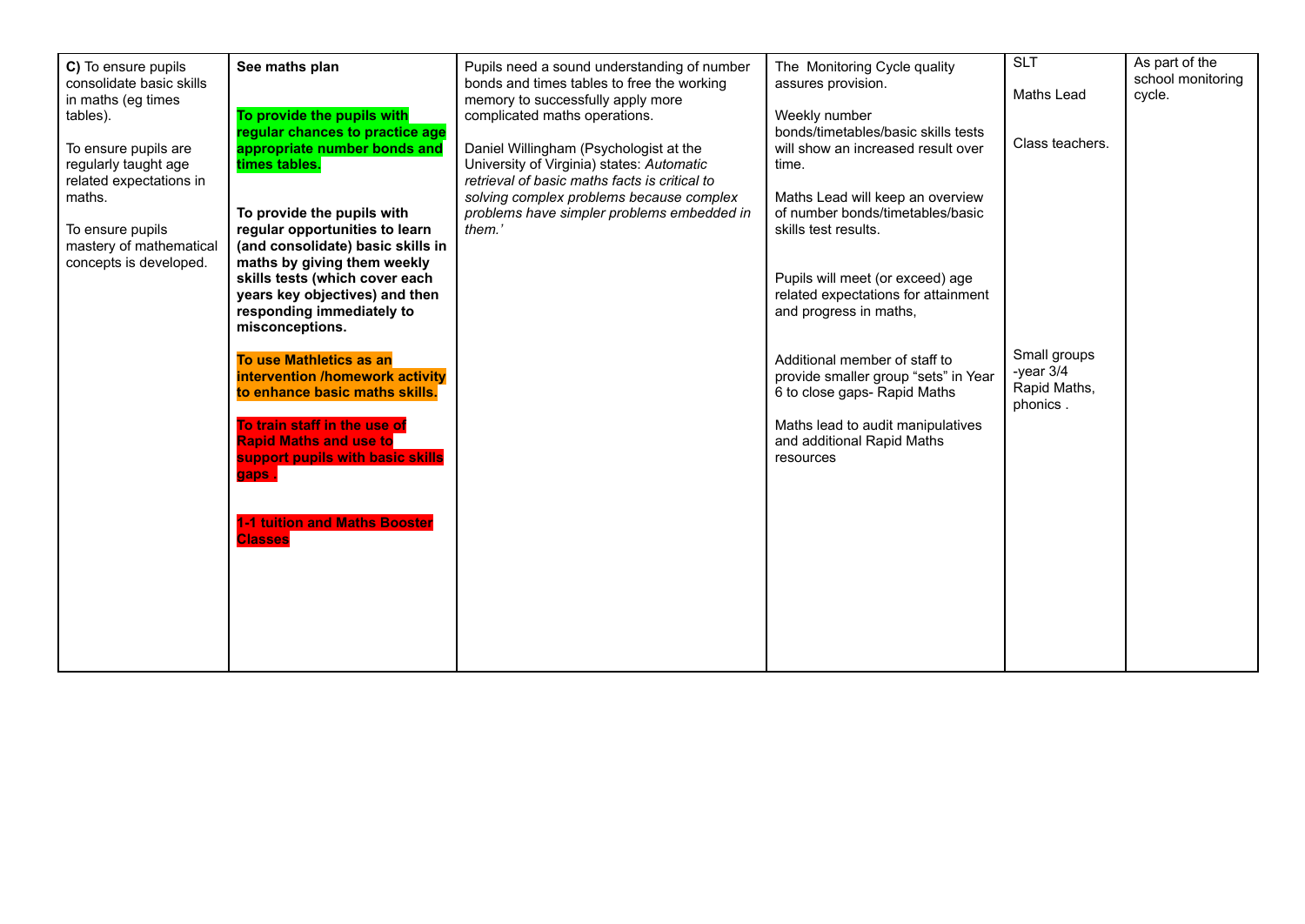| H) To ensure the<br>curriculum is enriched<br>with experiences, visits<br>and visitors.<br>To develop and improve<br>the range of cultural and<br>sporting opportunities.<br>To ensure that all pupils<br>access trips and visits. | <b>Teaching staff to use</b><br><b>Cornerstones curriculum and</b><br>ensure WOW experiences at<br>beginning of topics and parent<br>presentations at the end.<br>To plan to use the local area<br>(and visitors) to enrich<br>learning.<br>To identify any pupils showing<br>talent for music and/or sport<br>and provide bursaries for<br>tuition.<br><b>To provide Recovery</b><br><b>Curriculum as needed to</b><br>address gaps in learning as a<br>result of missed schooling and<br>impact on pupil's mental<br>health. | It is an Ofsted requirement that:<br>The broad and balanced curriculum inspires<br>pupils to learn. The range of subjects and<br>courses helps pupils acquire knowledge,<br>understanding and skills in all aspects of their<br>education, including the humanities and<br>linguistic, mathematical, scientific, technical,<br>social, physical and artistic learning.<br>The impact on the mental health of pupil's<br>cannot be ignored since COVID -19. It will be a<br>priority for all schools and is currently evolving<br>rapidly in response to uncertaintly. | Curriculum evaluation.<br>Monitoring of disadvantaged pupil's<br>access to trips and activities. | Leadership<br>Team/KG      | End of year<br>curriculum<br>review.                      |
|------------------------------------------------------------------------------------------------------------------------------------------------------------------------------------------------------------------------------------|--------------------------------------------------------------------------------------------------------------------------------------------------------------------------------------------------------------------------------------------------------------------------------------------------------------------------------------------------------------------------------------------------------------------------------------------------------------------------------------------------------------------------------|-----------------------------------------------------------------------------------------------------------------------------------------------------------------------------------------------------------------------------------------------------------------------------------------------------------------------------------------------------------------------------------------------------------------------------------------------------------------------------------------------------------------------------------------------------------------------|--------------------------------------------------------------------------------------------------|----------------------------|-----------------------------------------------------------|
|                                                                                                                                                                                                                                    |                                                                                                                                                                                                                                                                                                                                                                                                                                                                                                                                |                                                                                                                                                                                                                                                                                                                                                                                                                                                                                                                                                                       |                                                                                                  | <b>Total budgeted cost</b> | <b>Breakfast club</b><br>salaries - £6,599                |
|                                                                                                                                                                                                                                    |                                                                                                                                                                                                                                                                                                                                                                                                                                                                                                                                |                                                                                                                                                                                                                                                                                                                                                                                                                                                                                                                                                                       |                                                                                                  |                            | SLE's - £350 per<br>day x2 - 20 days a<br>year £14000     |
|                                                                                                                                                                                                                                    |                                                                                                                                                                                                                                                                                                                                                                                                                                                                                                                                |                                                                                                                                                                                                                                                                                                                                                                                                                                                                                                                                                                       |                                                                                                  |                            | <b>Contribution to</b><br>Epic club salaries<br>$-£3,841$ |
|                                                                                                                                                                                                                                    |                                                                                                                                                                                                                                                                                                                                                                                                                                                                                                                                |                                                                                                                                                                                                                                                                                                                                                                                                                                                                                                                                                                       |                                                                                                  |                            | EPIC/Breakfast<br>resources -<br>£2,000                   |
|                                                                                                                                                                                                                                    |                                                                                                                                                                                                                                                                                                                                                                                                                                                                                                                                |                                                                                                                                                                                                                                                                                                                                                                                                                                                                                                                                                                       |                                                                                                  |                            | <b>Pastoral Support</b><br>Staff - £29,136                |
|                                                                                                                                                                                                                                    |                                                                                                                                                                                                                                                                                                                                                                                                                                                                                                                                |                                                                                                                                                                                                                                                                                                                                                                                                                                                                                                                                                                       |                                                                                                  |                            | <b>Additional</b><br>intervention LSA's<br>$-£75,576$     |
|                                                                                                                                                                                                                                    |                                                                                                                                                                                                                                                                                                                                                                                                                                                                                                                                |                                                                                                                                                                                                                                                                                                                                                                                                                                                                                                                                                                       |                                                                                                  |                            | General<br>contribution to<br><b>LSA's working to</b>     |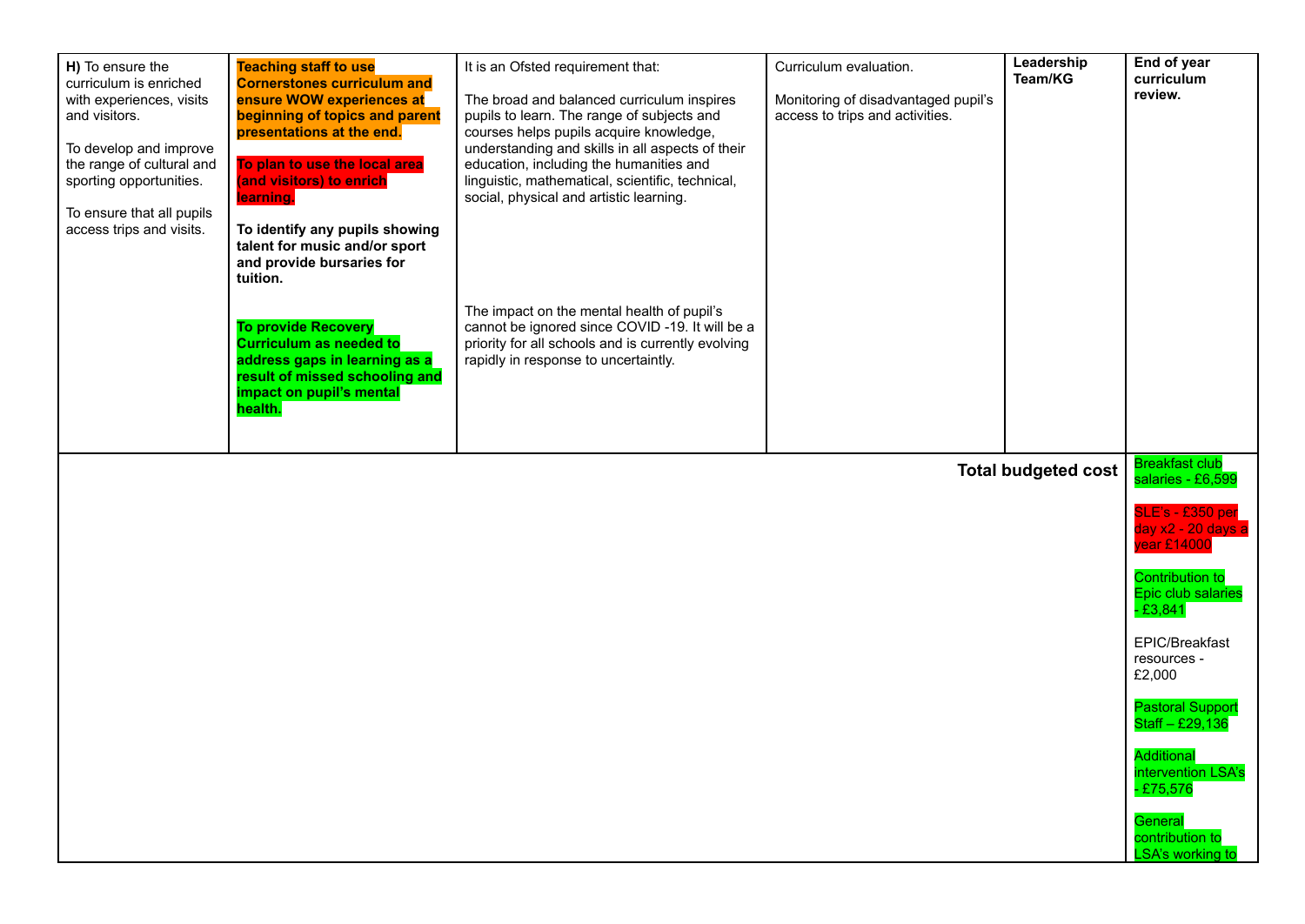| support PPG<br>pupils-£13,744                                                                                                                                                                                                   |
|---------------------------------------------------------------------------------------------------------------------------------------------------------------------------------------------------------------------------------|
| 1-1 tuition - £1200<br>per term(£3,600)<br>-3 teachers per<br>term to work with<br>2-4 pupils.<br>Consider<br>additional £1200<br>for increased<br>number of pupils.                                                            |
| Rise Academy -<br>cover for coaching<br>/CPD - £4,000-2<br>days a week per<br>term - Year 6,<br>Year 2 plus SLT<br>cover - 2x<br>mornings - per<br>week.                                                                        |
| Curriculum<br>resource <mark>s</mark><br>-£13,397<br>(Accelerated<br>Reader, Reading<br>Eggs, Library<br>Package, Study<br>Bugs, Nessy)<br>Enrichment (Trip<br>subsidy ,<br>Residential and<br>Clubs) - £3,500<br>added so far. |
| <b>Phonics Scheme-</b><br>Read, Write Inc-<br>£12000                                                                                                                                                                            |
| Total: £181,393                                                                                                                                                                                                                 |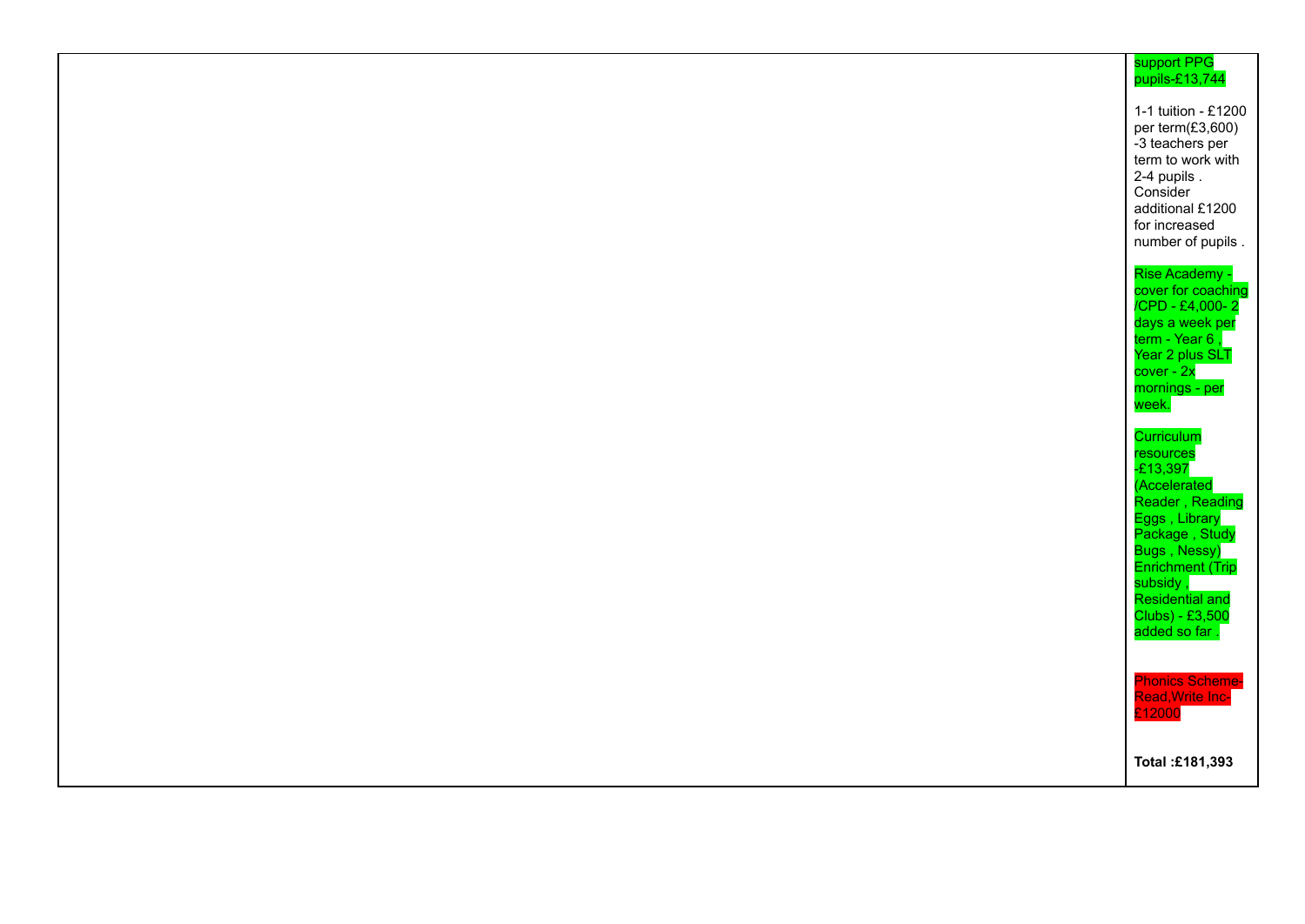| ii. Targeted support                                                                                                                                                                                                                                   |                                                                                                                                                                                                                                                                                                                                                                                                                                                                                                                                                                                                                                                                                                                                                                                                                                                                                                                                                                                                                        |                                                                                                                                                                                                                                                                  |                                                                                                                                                                                                                                                                                                                                                                                                                                                                                                                                               |                                                                                                                                                        |                                                                      |  |
|--------------------------------------------------------------------------------------------------------------------------------------------------------------------------------------------------------------------------------------------------------|------------------------------------------------------------------------------------------------------------------------------------------------------------------------------------------------------------------------------------------------------------------------------------------------------------------------------------------------------------------------------------------------------------------------------------------------------------------------------------------------------------------------------------------------------------------------------------------------------------------------------------------------------------------------------------------------------------------------------------------------------------------------------------------------------------------------------------------------------------------------------------------------------------------------------------------------------------------------------------------------------------------------|------------------------------------------------------------------------------------------------------------------------------------------------------------------------------------------------------------------------------------------------------------------|-----------------------------------------------------------------------------------------------------------------------------------------------------------------------------------------------------------------------------------------------------------------------------------------------------------------------------------------------------------------------------------------------------------------------------------------------------------------------------------------------------------------------------------------------|--------------------------------------------------------------------------------------------------------------------------------------------------------|----------------------------------------------------------------------|--|
| <b>Desired outcome</b>                                                                                                                                                                                                                                 | <b>Chosen action/approach</b>                                                                                                                                                                                                                                                                                                                                                                                                                                                                                                                                                                                                                                                                                                                                                                                                                                                                                                                                                                                          | What is the evidence<br>and rationale for this<br>choice?                                                                                                                                                                                                        | How will you ensure it is<br>implemented well?                                                                                                                                                                                                                                                                                                                                                                                                                                                                                                | <b>Staff lead</b>                                                                                                                                      | When will you<br>review<br>implementation?                           |  |
| D) To ensure physical,<br>behavioural, emotional<br>and social needs are<br>met (or mitigated) to<br>enable pupils to learn.<br>E) Pupils will complete<br>increased amounts of<br>work independently and<br>take more ownership of<br>their learning. | To ensure teachers are engaging well<br>with families to work in partnership<br>to meet the needs of pupils.<br>Teachers are fostering a climate of<br>'can do' attitude and are incentivising<br>and celebrating within lessons and<br>whole school events.<br><b>Whole school training in Positive</b><br><b>Behaviour Approach</b><br>At the start of the day a teacher is<br>there to welcome the pupils.<br><b>Pastoral Staff are available to run</b><br>sessions for pupils with social and<br>emotional needs: Drawing and<br><b>Talking Therapy, Lego therapy, Self</b><br><b>Esteem groups and Anger</b><br><b>Management.</b><br><b>Pastoral Staff assist in referring</b><br>families to FOH tier 2 support and<br><b>CAVS / Little Lions.</b><br>Nurture group will run every morning<br>providing most vulnerable pupils<br>with positive start to the day.<br>(Butterfly Breakfast)<br><b>Pupils who struggle at lunchtimes to</b><br>be able to attend a lunchtime club or<br>access other activities. | Maslow's hierarchy of needs<br>shows that basic needs must<br>be met before learning can<br>take place.<br>A child with self-regulatory<br>skills is able to focus his<br>attention, control his emotions<br>and manage his thinking,<br>behaviour and feelings. | Pupils are attending school and<br>accessing learning.<br>Pupils not attending school or<br>engaging with on line learning to be<br>eontacted by class teachers weekly<br>until wider opening to prepare them<br>for Wider Opening and remove<br>barriers<br><b>Whole staff training for Recovery</b><br><b>Curriculum and addressing pupil's</b><br>social and emotional needs to be<br>organised before September<br><b>Epic /Lunchtime Clubs and Breakfast</b><br>provision all available to support<br>pupil's social and emotional needs | <b>KG/SLT</b><br><b>Class Teachers.</b><br><b>Pastoral</b><br><b>Support</b><br><b>Workers/PSHE</b><br>lead -LD.<br><b>LD/Ed Psych</b><br><b>KG/LD</b> | As part of school<br>monitoring cycle and at<br>leadership meetings. |  |
| <b>Total budgeted cost</b>                                                                                                                                                                                                                             |                                                                                                                                                                                                                                                                                                                                                                                                                                                                                                                                                                                                                                                                                                                                                                                                                                                                                                                                                                                                                        |                                                                                                                                                                                                                                                                  |                                                                                                                                                                                                                                                                                                                                                                                                                                                                                                                                               | <b>Behaviour Support</b><br>£33,062                                                                                                                    |                                                                      |  |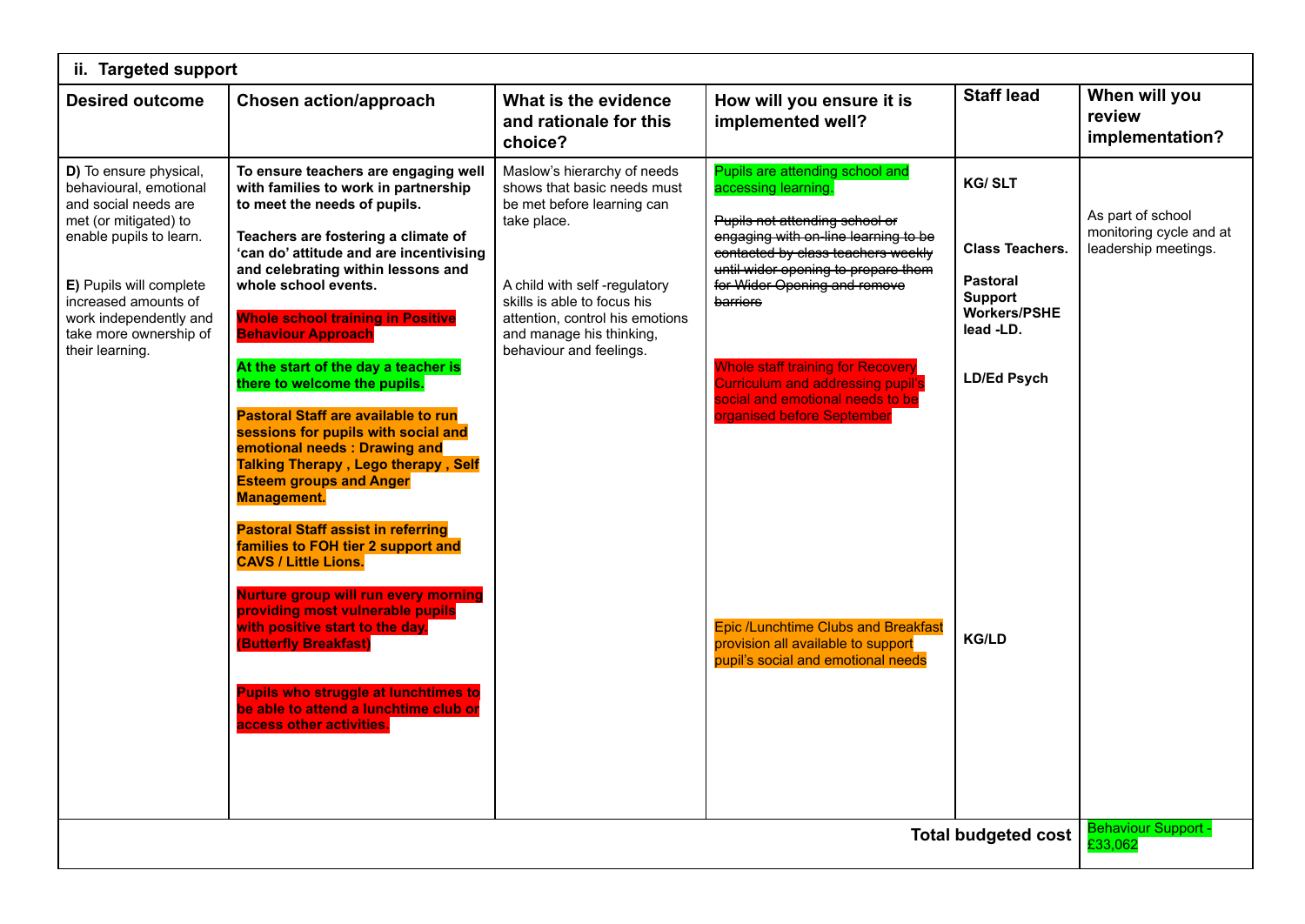| Counsellor and play<br>therapist - £10,000 |
|--------------------------------------------|
| SENCO - LAC - £3249                        |
| Resources - Food and<br>Games - £2000      |
| Total: £48,311                             |
|                                            |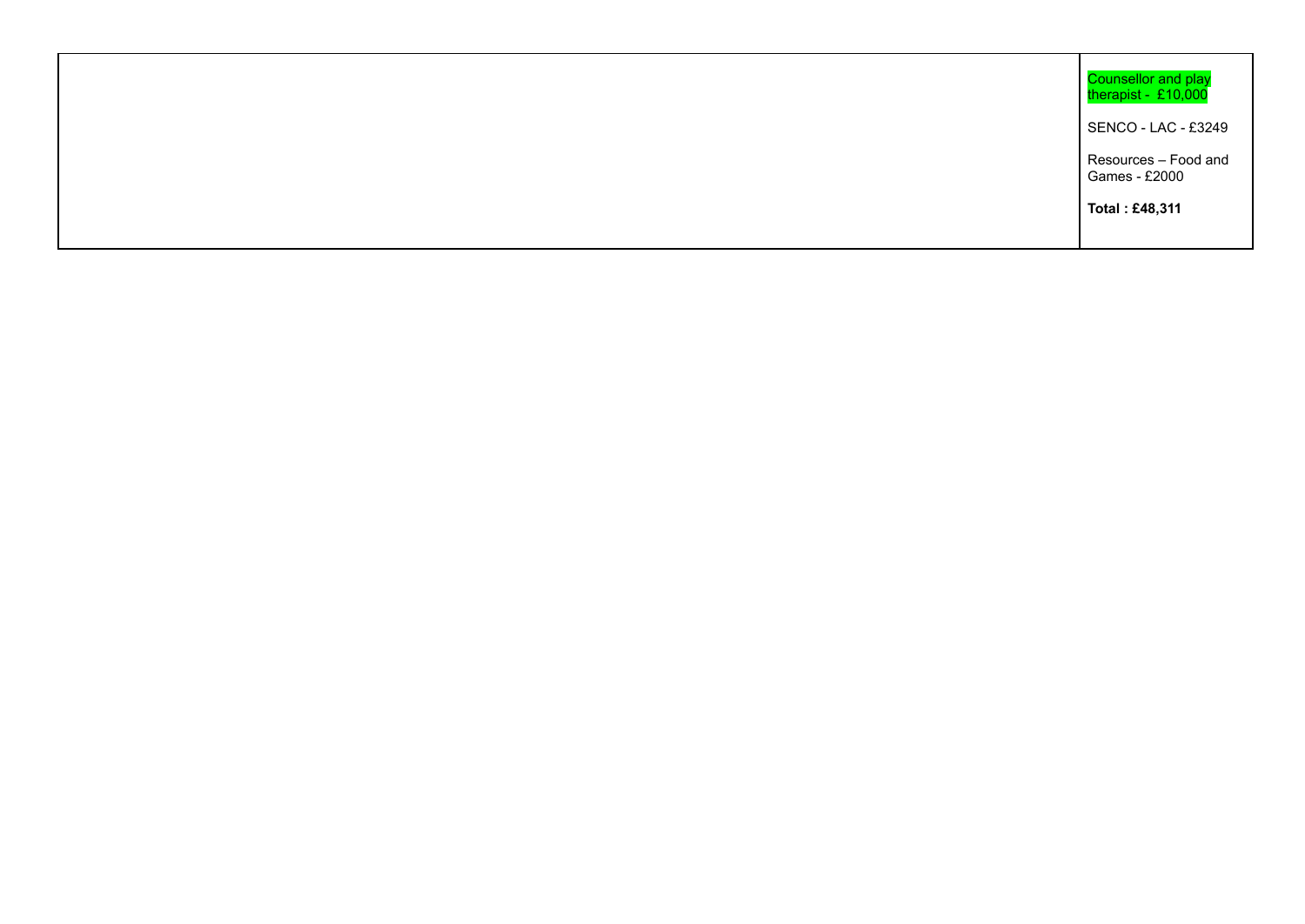| iii. Other approaches                                                                |                                                                                                                                                                                                                                                                                                                                                                                                                                                                                                                                                                                                                                                                                                                                                                                                                                                                                                                                                                                                                                                                |                                                                                                                                                                                                                                                                                                                                                                                                                               |                                                                  |                               |                                               |  |
|--------------------------------------------------------------------------------------|----------------------------------------------------------------------------------------------------------------------------------------------------------------------------------------------------------------------------------------------------------------------------------------------------------------------------------------------------------------------------------------------------------------------------------------------------------------------------------------------------------------------------------------------------------------------------------------------------------------------------------------------------------------------------------------------------------------------------------------------------------------------------------------------------------------------------------------------------------------------------------------------------------------------------------------------------------------------------------------------------------------------------------------------------------------|-------------------------------------------------------------------------------------------------------------------------------------------------------------------------------------------------------------------------------------------------------------------------------------------------------------------------------------------------------------------------------------------------------------------------------|------------------------------------------------------------------|-------------------------------|-----------------------------------------------|--|
| <b>Desired outcome</b>                                                               | <b>Chosen action/approach</b>                                                                                                                                                                                                                                                                                                                                                                                                                                                                                                                                                                                                                                                                                                                                                                                                                                                                                                                                                                                                                                  | What is the evidence and<br>rationale for this choice?                                                                                                                                                                                                                                                                                                                                                                        | How will you ensure it is<br>implemented well?                   | <b>Staff lead</b>             | When will you<br>review<br>implementation?    |  |
| F) All disadvantaged<br>pupils will meet national<br>expectations for<br>attendance. | To monitor attendance thoroughly.<br>To use Study Bugs APP to monitor<br>attendance and provide reports and<br>free up time for Attendance Officer<br>to do more first day<br>calling, intervention work and<br>referral paperwork.<br>To provide parents with RAG rated<br>termly attendance reports.<br><b>To send Attendance Ambassadors</b><br>daily to as many families as<br>possible.<br>To offer support for families where<br>necessary.<br><b>Attendance Team communicate</b><br>well with families and target key<br>pupils for breakfast club and<br>Passports.<br>To extend the duration/variety of<br>opportunities and activities at<br>breakfast club.<br><b>To involve the Educational Welfare</b><br><b>Officer where necessary.</b><br>To assist with transport and<br>breakfast club for most vulnerable<br>families and those significantly at<br>risk (well below 90%).<br><b>Continue to reward excellent</b><br>attendance in assemblies .<br>attendance parties and with termly<br>certificates and badges at the end<br>of the year. | National average for<br>non-disadvantage attendance is<br>96.4% and anything below this is not<br>acceptable.<br>The EEF found that breakfast clubs<br>that offer a free and nutritious meal<br>before school can boost reading,<br>writing and maths results by the<br>equivalent of two months progress<br>per year.<br>A breakfast club can provide<br>additional structured opportunities for<br>learning and enrichment. | Pupils will meet/exceed national<br>expectations for attendance. | Leadership<br>team<br>Office. | Attendance will be<br>monitored weekly.       |  |
| G) To communicate the<br>school's high                                               | To ensure that expectations for<br>reading are shared with parents.                                                                                                                                                                                                                                                                                                                                                                                                                                                                                                                                                                                                                                                                                                                                                                                                                                                                                                                                                                                            | The following factors have a<br>correlation to academic achievement                                                                                                                                                                                                                                                                                                                                                           | Pupils meet 3 x per week<br>reading target at home.              | Leadership<br>Team            | Reading/homework will be<br>monitored weekly. |  |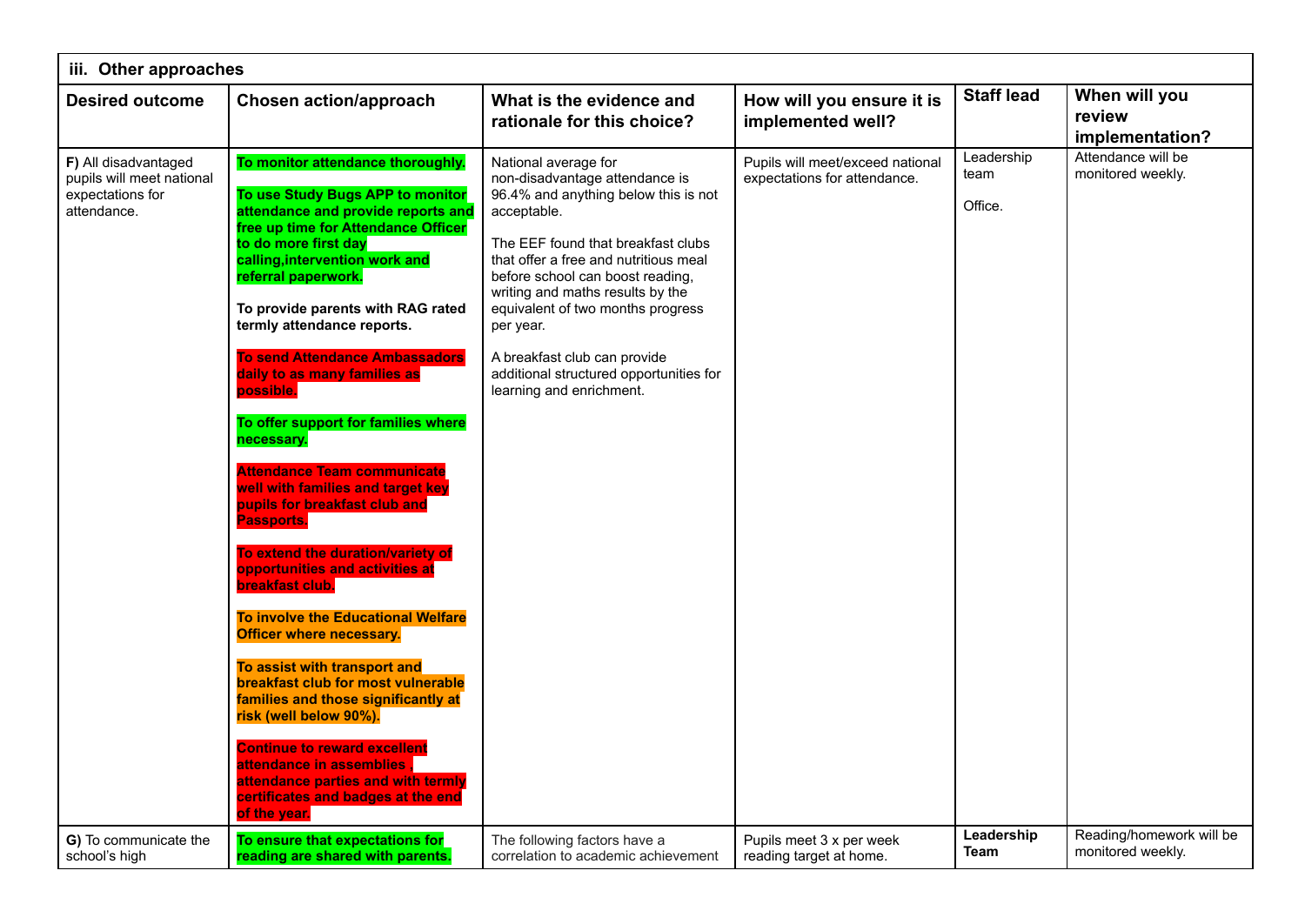| expectations for<br>homework and home<br>learning then incentivise,<br>monitor, track and<br>support engagement<br>with this.<br>To ensure there are<br>regular opportunities for<br>disadvantaged pupils to<br>practise and consolidate<br>basic skills at school. | <b>School to provide additional</b><br>opportunities for pupils to<br>complete reading/homework where<br>necessary and to track these.<br><b>Employ PPG LSA to target pupils for</b><br>reading specifically.<br>One to one tuition and staff led<br>Boosters. | Reading at home<br>$\bullet$<br>Parents who hold high<br>expectations/aspirations for<br>their children's academic<br>achievement and schooling<br>Communication between<br>parents and children<br>regarding school<br>Parental encouragement and<br>$\bullet$<br>support for learning. | Pupils unable to meet 3 x per<br>week reading target at home,<br>meet it in school.<br>Pupils targeted to attend<br>homework club, Mathletics Club<br>, After-School Reading Club and<br>this is incentivised. Parents<br>made aware of facilities. | <b>Teachers</b><br><b>Support Staff</b><br>Reading<br><b>Volunteers</b> |                                              |
|---------------------------------------------------------------------------------------------------------------------------------------------------------------------------------------------------------------------------------------------------------------------|----------------------------------------------------------------------------------------------------------------------------------------------------------------------------------------------------------------------------------------------------------------|------------------------------------------------------------------------------------------------------------------------------------------------------------------------------------------------------------------------------------------------------------------------------------------|-----------------------------------------------------------------------------------------------------------------------------------------------------------------------------------------------------------------------------------------------------|-------------------------------------------------------------------------|----------------------------------------------|
|                                                                                                                                                                                                                                                                     | Purchase more wolf Hill and KS1<br>reading books - structured scheme at<br><b>KS1.</b>                                                                                                                                                                         | Source: A review of the relationship<br>between parental involvement<br>indicators and academic achievement<br>(June 2018) Educational Research<br>Review                                                                                                                                |                                                                                                                                                                                                                                                     |                                                                         |                                              |
| <b>Total budgeted cost</b>                                                                                                                                                                                                                                          |                                                                                                                                                                                                                                                                |                                                                                                                                                                                                                                                                                          |                                                                                                                                                                                                                                                     |                                                                         | Attendance officer -<br>mornings £7,968      |
|                                                                                                                                                                                                                                                                     |                                                                                                                                                                                                                                                                |                                                                                                                                                                                                                                                                                          |                                                                                                                                                                                                                                                     |                                                                         | DHT - attendance and<br>PPg planning - £3761 |
|                                                                                                                                                                                                                                                                     |                                                                                                                                                                                                                                                                |                                                                                                                                                                                                                                                                                          |                                                                                                                                                                                                                                                     |                                                                         | <b>Attendance Ambassadors -</b><br>£3079     |
|                                                                                                                                                                                                                                                                     |                                                                                                                                                                                                                                                                |                                                                                                                                                                                                                                                                                          |                                                                                                                                                                                                                                                     |                                                                         | Incentives and transport -<br>£1,000         |
|                                                                                                                                                                                                                                                                     |                                                                                                                                                                                                                                                                |                                                                                                                                                                                                                                                                                          |                                                                                                                                                                                                                                                     |                                                                         | <b>Homework Club at</b><br>lunchtime - £2664 |
|                                                                                                                                                                                                                                                                     |                                                                                                                                                                                                                                                                |                                                                                                                                                                                                                                                                                          |                                                                                                                                                                                                                                                     |                                                                         | One to one tuition<br>(LAC)-£1000            |
|                                                                                                                                                                                                                                                                     |                                                                                                                                                                                                                                                                |                                                                                                                                                                                                                                                                                          |                                                                                                                                                                                                                                                     |                                                                         |                                              |
|                                                                                                                                                                                                                                                                     |                                                                                                                                                                                                                                                                |                                                                                                                                                                                                                                                                                          |                                                                                                                                                                                                                                                     |                                                                         | <b>Total - £19472</b>                        |